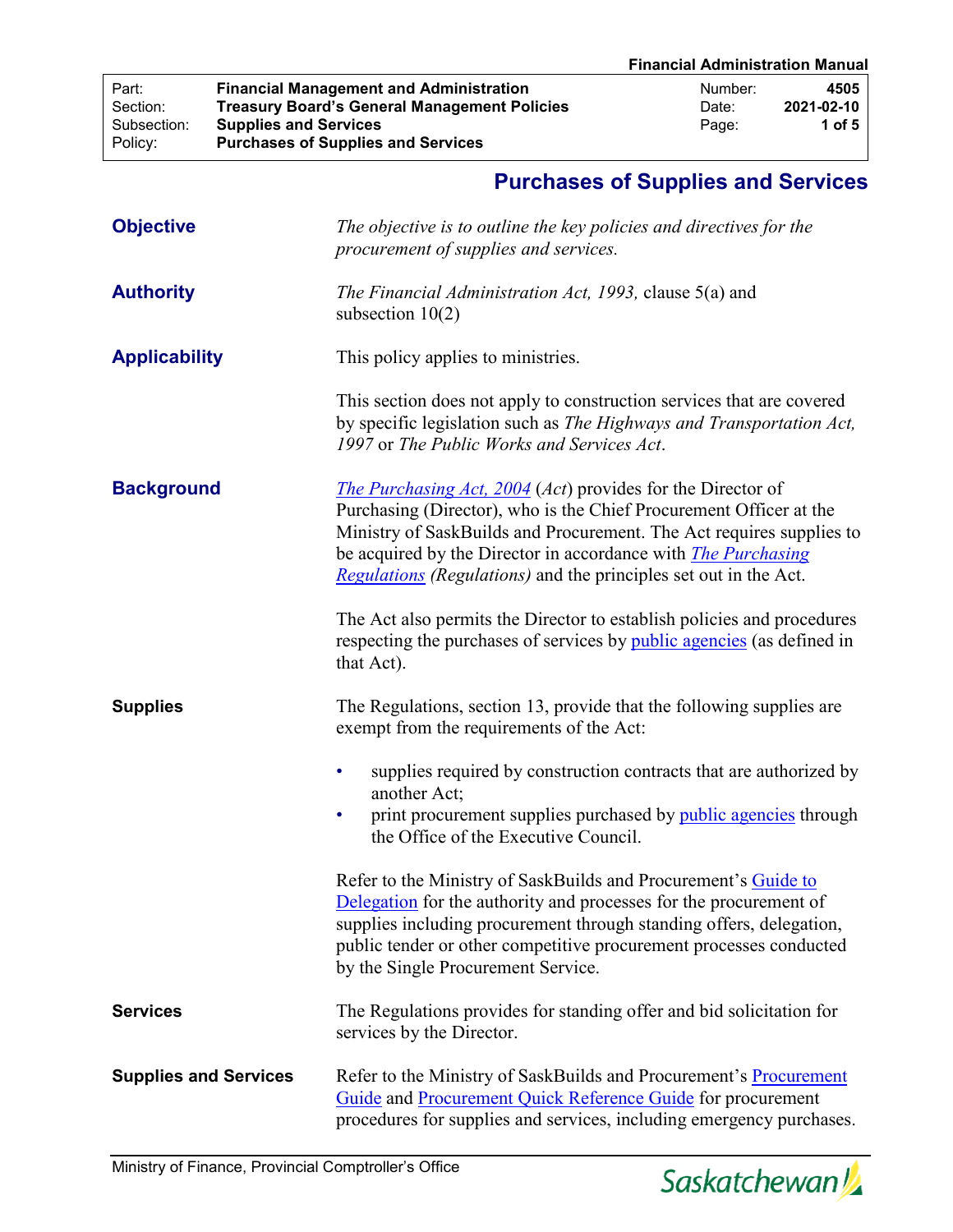|                                             |                                                                           |                                                                                                                                                                           |                                                                                                                                                                                                                                                                                                                                                                                                                                                               |                           | <b>Financial Administration Manual</b> |
|---------------------------------------------|---------------------------------------------------------------------------|---------------------------------------------------------------------------------------------------------------------------------------------------------------------------|---------------------------------------------------------------------------------------------------------------------------------------------------------------------------------------------------------------------------------------------------------------------------------------------------------------------------------------------------------------------------------------------------------------------------------------------------------------|---------------------------|----------------------------------------|
| Part:<br>Section:<br>Subsection:<br>Policy: | <b>Supplies and Services</b><br><b>Purchases of Supplies and Services</b> |                                                                                                                                                                           | <b>Financial Management and Administration</b><br><b>Treasury Board's General Management Policies</b>                                                                                                                                                                                                                                                                                                                                                         | Number:<br>Date:<br>Page: | 4505<br>2021-02-10<br>2 of 5           |
|                                             |                                                                           |                                                                                                                                                                           | The <b>Procurement Quick Reference Guide</b> states that prior to<br>undertaking any type of procurement, employees should ensure that<br>they have the appropriate authority to make the purchase and are<br>following any internal procedures established.                                                                                                                                                                                                  |                           |                                        |
| <b>Treasury Board Policy</b>                | .01                                                                       | In accordance with <i>The Purchasing Act, 2004</i> , the Director of<br>Purchasing shall acquire supplies required by <i>public agencies</i><br>(as defined in that Act). |                                                                                                                                                                                                                                                                                                                                                                                                                                                               |                           |                                        |
|                                             |                                                                           | .02                                                                                                                                                                       | Ministries are responsible for contract management and for<br>letting contracts only in accordance with relevant legislation,<br>regulations and Treasury Board policy.                                                                                                                                                                                                                                                                                       |                           |                                        |
| <b>Directives</b>                           | <b>Provincial Comptroller</b>                                             | .03                                                                                                                                                                       | Ministries are required to ensure all purchases comply with<br>Applicable legislation (e.g., <i>The Purchasing Act, 2004</i> ,<br><b>The Purchasing Regulations</b> and contract law:<br>Ministry of SaskBuilds and Procurement's purchasing<br>policies and procedures;<br>trade obligations (where appropriate);<br>applicable Treasury Board policy and related Provincial<br>Comptroller directives; and,<br>internal purchasing policies and procedures. |                           |                                        |
|                                             | .04                                                                       |                                                                                                                                                                           | Ministries must ensure they follow Executive Council's<br><b>Communications Procurement Policy for communications,</b><br>print, and promotional purchases (Section 4525<br><b>Communications/ Advertising)</b> , including Communications<br>Services' requirements for processing procurements on the<br>central financial system. Requirements for personal service<br>contracts (Section 4210 Personal Service Contracts) must be<br>also followed.       |                           |                                        |
|                                             |                                                                           | .05                                                                                                                                                                       | Ministries are responsible to ensure that applicable trade<br>agreements are complied with for purchases of supplies and for<br>service contracts at or above specified thresholds. For details,<br>including thresholds and exceptions to the thresholds, visit the<br>following websites:                                                                                                                                                                   |                           |                                        |
|                                             |                                                                           |                                                                                                                                                                           | <b>New West Partnership Trade Agreement</b><br><b>Canadian Free Trade Agreement</b>                                                                                                                                                                                                                                                                                                                                                                           |                           |                                        |

• [Canada-European Union Comprehensive Economic and](https://www.international.gc.ca/trade-commerce/trade-agreements-accords-commerciaux/agr-acc/ceta-aecg/index.aspx?lang=eng)  [Trade Agreement](https://www.international.gc.ca/trade-commerce/trade-agreements-accords-commerciaux/agr-acc/ceta-aecg/index.aspx?lang=eng)

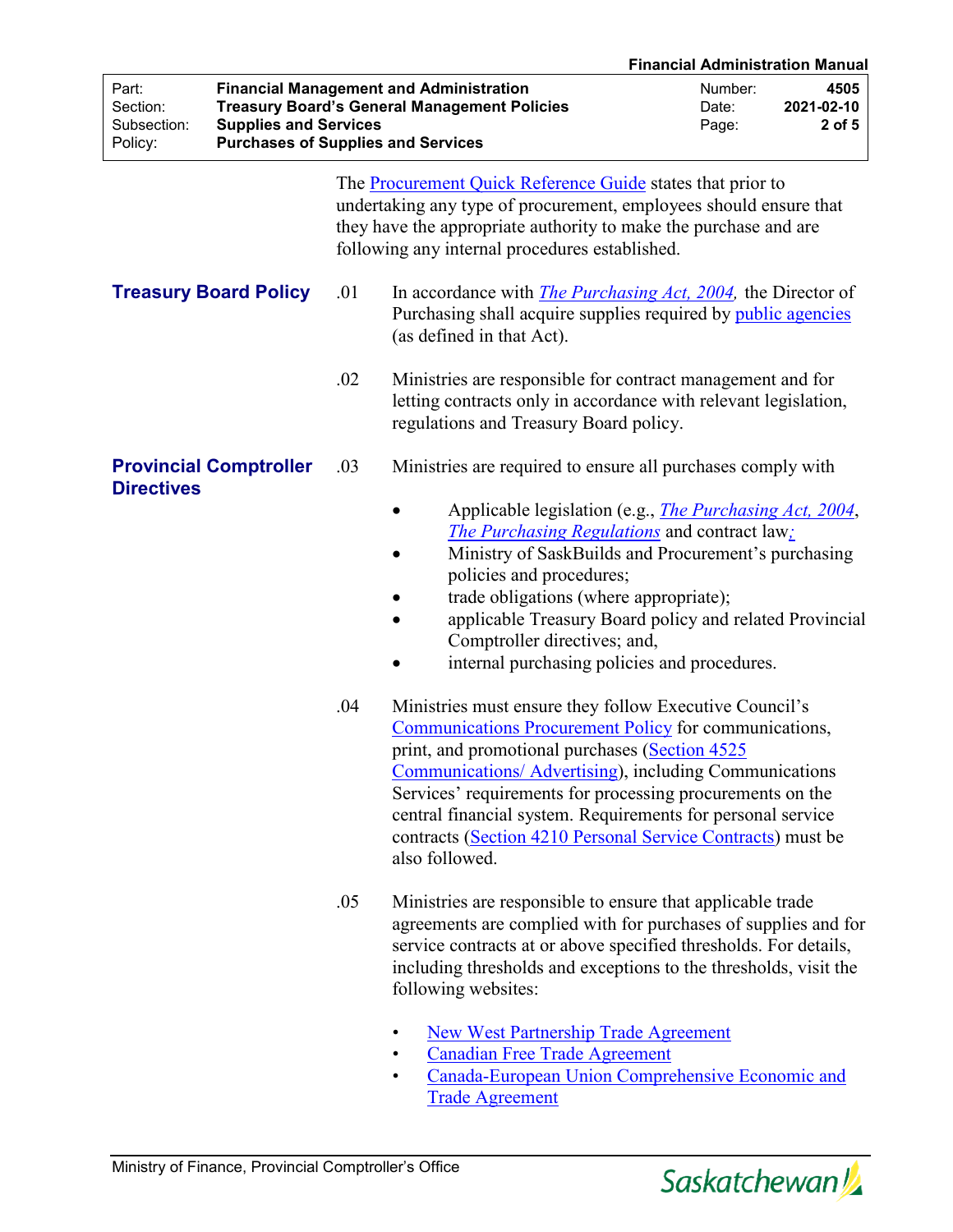|                                             |                                                                                                                             |                                                                                                                                                                                                                                                                                                                                                   |                                                                                                                               | <b>Financial Administration Manual</b> |  |
|---------------------------------------------|-----------------------------------------------------------------------------------------------------------------------------|---------------------------------------------------------------------------------------------------------------------------------------------------------------------------------------------------------------------------------------------------------------------------------------------------------------------------------------------------|-------------------------------------------------------------------------------------------------------------------------------|----------------------------------------|--|
| Part:<br>Section:<br>Subsection:<br>Policy: | <b>Financial Management and Administration</b><br><b>Supplies and Services</b><br><b>Purchases of Supplies and Services</b> | <b>Treasury Board's General Management Policies</b>                                                                                                                                                                                                                                                                                               | Number:<br>Date:<br>Page:                                                                                                     | 4505<br>2021-02-10<br>3 of 5           |  |
|                                             |                                                                                                                             | <b>World Trade Organization Agreement on Government</b><br>Procurement                                                                                                                                                                                                                                                                            |                                                                                                                               |                                        |  |
|                                             | .06                                                                                                                         | Ministries are responsible for adequately documenting their<br>purchasing decisions.                                                                                                                                                                                                                                                              |                                                                                                                               |                                        |  |
|                                             | .07                                                                                                                         | Ministries are to ensure that supplies ordered, services received<br>and invoices are in agreement with the relevant supporting<br>purchase documents.                                                                                                                                                                                            |                                                                                                                               |                                        |  |
|                                             | .08                                                                                                                         |                                                                                                                                                                                                                                                                                                                                                   | Ministries are not to reduce or divide the single procurement<br>into multiple procurements in order to avoid the thresholds. |                                        |  |
|                                             | .09                                                                                                                         | Refer to Section 3101 GRF Payment Responsibilities for<br>payment requirements and other details regarding supplier<br>payments.                                                                                                                                                                                                                  |                                                                                                                               |                                        |  |
|                                             | .10                                                                                                                         | Ministries must follow the conflict of interest policy (see the<br>Ministry of SaskBuilds and Procurement's Procurement<br>Guide).                                                                                                                                                                                                                |                                                                                                                               |                                        |  |
|                                             | .11                                                                                                                         | For further information regarding the procurement of supplies<br>and services, contact the Single Procurement Service, Ministry<br>of SaskBuilds and Procurement.                                                                                                                                                                                 |                                                                                                                               |                                        |  |
| <b>Supplies</b>                             | .12                                                                                                                         | An electronic record of the ministry's current acquisition<br>hierarchy (i.e., requisitions, purchase orders and standing offer<br>releases) is maintained by the Financial Systems Branch (FSB),<br>Provincial Comptroller's Office, Ministry of Finance. Changes<br>to a ministry's acquisition hierarchy may be sent electronically<br>to FSB. |                                                                                                                               |                                        |  |
|                                             | .13                                                                                                                         | When ministries use purchase cards to acquire supplies,<br>Section 3154 Purchase Cards must be followed.                                                                                                                                                                                                                                          |                                                                                                                               |                                        |  |
|                                             | .14                                                                                                                         | Ministries may make purchases of supplies of \$50 (exclusive<br>of taxes) or less from a petty cash fund where a purchase card<br>is not practical. Refer to Section 3110 Petty Cash and Cash<br>Register Floats for petty cash procedures.                                                                                                       |                                                                                                                               |                                        |  |
| <b>Services</b>                             | .15                                                                                                                         | Contracting for private legal services by ministries must be<br>done in consultation with the Ministry of Justice and Attorney<br>General.                                                                                                                                                                                                        |                                                                                                                               |                                        |  |

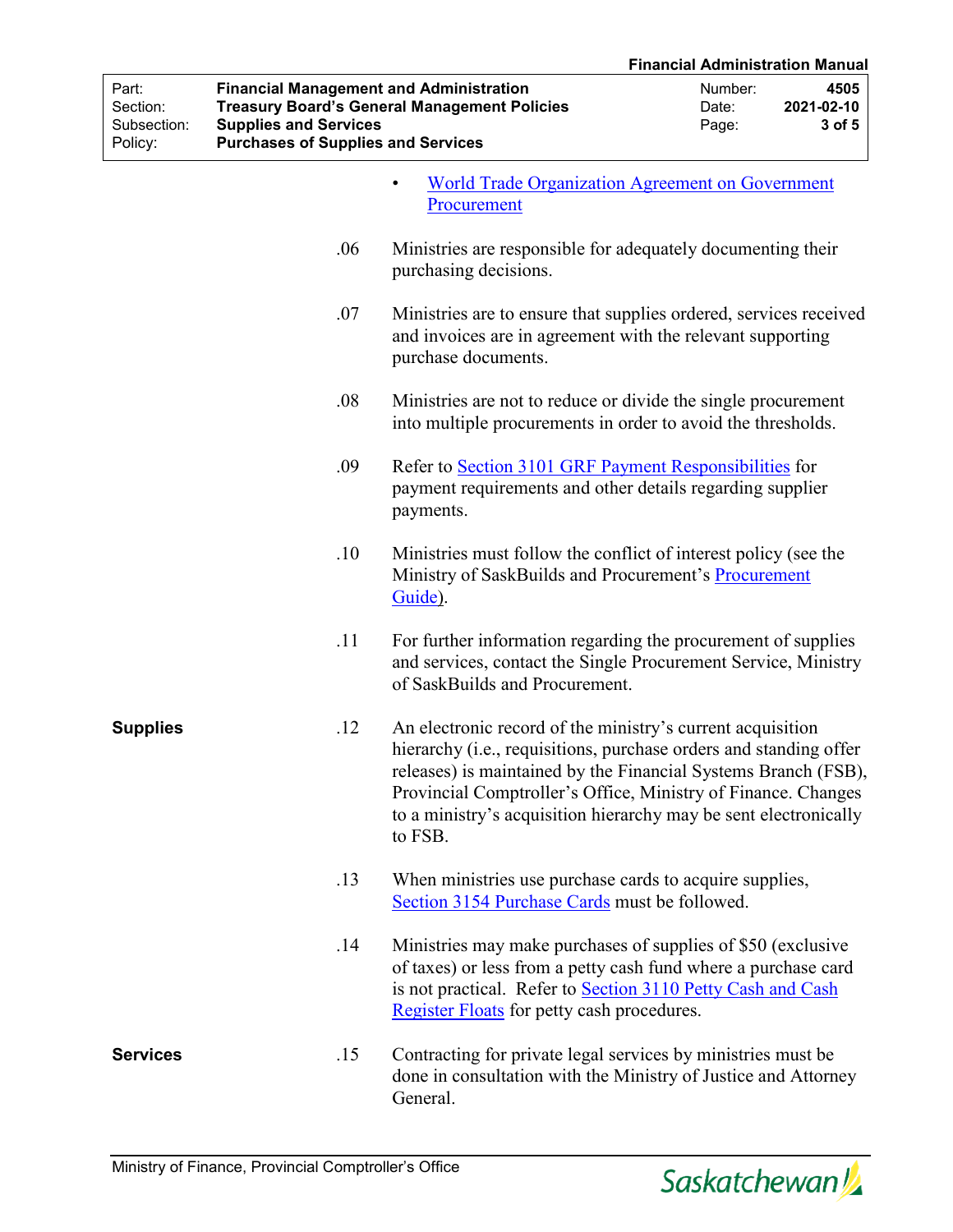|                                             |                                                                                                                             |                                                                                                                                                                                                                                                                                                                                                                                                      | <b>Financial Administration Manual</b>                    |  |
|---------------------------------------------|-----------------------------------------------------------------------------------------------------------------------------|------------------------------------------------------------------------------------------------------------------------------------------------------------------------------------------------------------------------------------------------------------------------------------------------------------------------------------------------------------------------------------------------------|-----------------------------------------------------------|--|
| Part:<br>Section:<br>Subsection:<br>Policy: | <b>Financial Management and Administration</b><br><b>Supplies and Services</b><br><b>Purchases of Supplies and Services</b> | <b>Treasury Board's General Management Policies</b>                                                                                                                                                                                                                                                                                                                                                  | Number:<br>4505<br>2021-02-10<br>Date:<br>4 of 5<br>Page: |  |
|                                             | .16                                                                                                                         | The agreement between the ministry and the successful<br>supplier should be formally defined in a signed written contract<br>based on the terms and conditions or on the form agreement<br>attached to the competition document and accepted bid<br>response. See Section 4510 Contracts for Services and the<br>Ministry of SaskBuilds and Procurement's Procurement Guide<br>for further guidance. |                                                           |  |
|                                             | .17                                                                                                                         | Under the Canadian Free Trade Agreement, Article 516.3,<br>ministries are required to report annually on services<br>procurements completed. This information is requested<br>annually by Executive Council, Intergovernmental Affairs.                                                                                                                                                              |                                                           |  |
| <b>References</b>                           | 3101                                                                                                                        | <b>GRF Payment Responsibilities</b>                                                                                                                                                                                                                                                                                                                                                                  |                                                           |  |
|                                             | 3110                                                                                                                        | <b>Petty Cash and Cash Register Floats</b>                                                                                                                                                                                                                                                                                                                                                           |                                                           |  |
|                                             | 3154                                                                                                                        | <b>Purchase Cards</b>                                                                                                                                                                                                                                                                                                                                                                                |                                                           |  |
|                                             | 4125                                                                                                                        | Insurance                                                                                                                                                                                                                                                                                                                                                                                            |                                                           |  |
|                                             | 4210                                                                                                                        | <b>Personal Service Contracts</b>                                                                                                                                                                                                                                                                                                                                                                    |                                                           |  |
|                                             | 4500                                                                                                                        | <b>Supplies and Services</b>                                                                                                                                                                                                                                                                                                                                                                         |                                                           |  |
|                                             | 4510                                                                                                                        | <b>Contracts for Services</b>                                                                                                                                                                                                                                                                                                                                                                        |                                                           |  |
|                                             | 4525                                                                                                                        | <b>Communications (Advertising)</b>                                                                                                                                                                                                                                                                                                                                                                  |                                                           |  |
|                                             | 4530                                                                                                                        | <b>Transportation of Goods</b>                                                                                                                                                                                                                                                                                                                                                                       |                                                           |  |
|                                             | 4535                                                                                                                        | Rent of an Aircraft                                                                                                                                                                                                                                                                                                                                                                                  |                                                           |  |
|                                             | 4540                                                                                                                        | <b>Primary Research</b>                                                                                                                                                                                                                                                                                                                                                                              |                                                           |  |
|                                             |                                                                                                                             | <b>Procurement Guide</b>                                                                                                                                                                                                                                                                                                                                                                             |                                                           |  |
|                                             |                                                                                                                             | <b>Procurement Quick Reference Guide</b>                                                                                                                                                                                                                                                                                                                                                             |                                                           |  |
|                                             |                                                                                                                             | <b>Communications Procurement Policy</b>                                                                                                                                                                                                                                                                                                                                                             |                                                           |  |
|                                             |                                                                                                                             | <b>Guide to Delegation</b><br>Guidelines to the Procurement Obligations of Domestic and<br><b>International Trade Agreements</b>                                                                                                                                                                                                                                                                     |                                                           |  |
|                                             |                                                                                                                             |                                                                                                                                                                                                                                                                                                                                                                                                      |                                                           |  |
|                                             |                                                                                                                             |                                                                                                                                                                                                                                                                                                                                                                                                      |                                                           |  |
|                                             |                                                                                                                             | <b>The Executive Government Administration Act and</b><br>The Executive Government Administration Exemption Regulations<br>The Public Works and Service Act<br>The Purchasing Act, 2004 and The Purchasing Regulations<br>The Workers' Compensation Act, 2013                                                                                                                                        |                                                           |  |
|                                             | Websites:<br><b>SaskBuilds</b>                                                                                              |                                                                                                                                                                                                                                                                                                                                                                                                      |                                                           |  |
|                                             |                                                                                                                             | New West Partnership:<br>http://www.newwestpartnershiptrade.ca/                                                                                                                                                                                                                                                                                                                                      |                                                           |  |